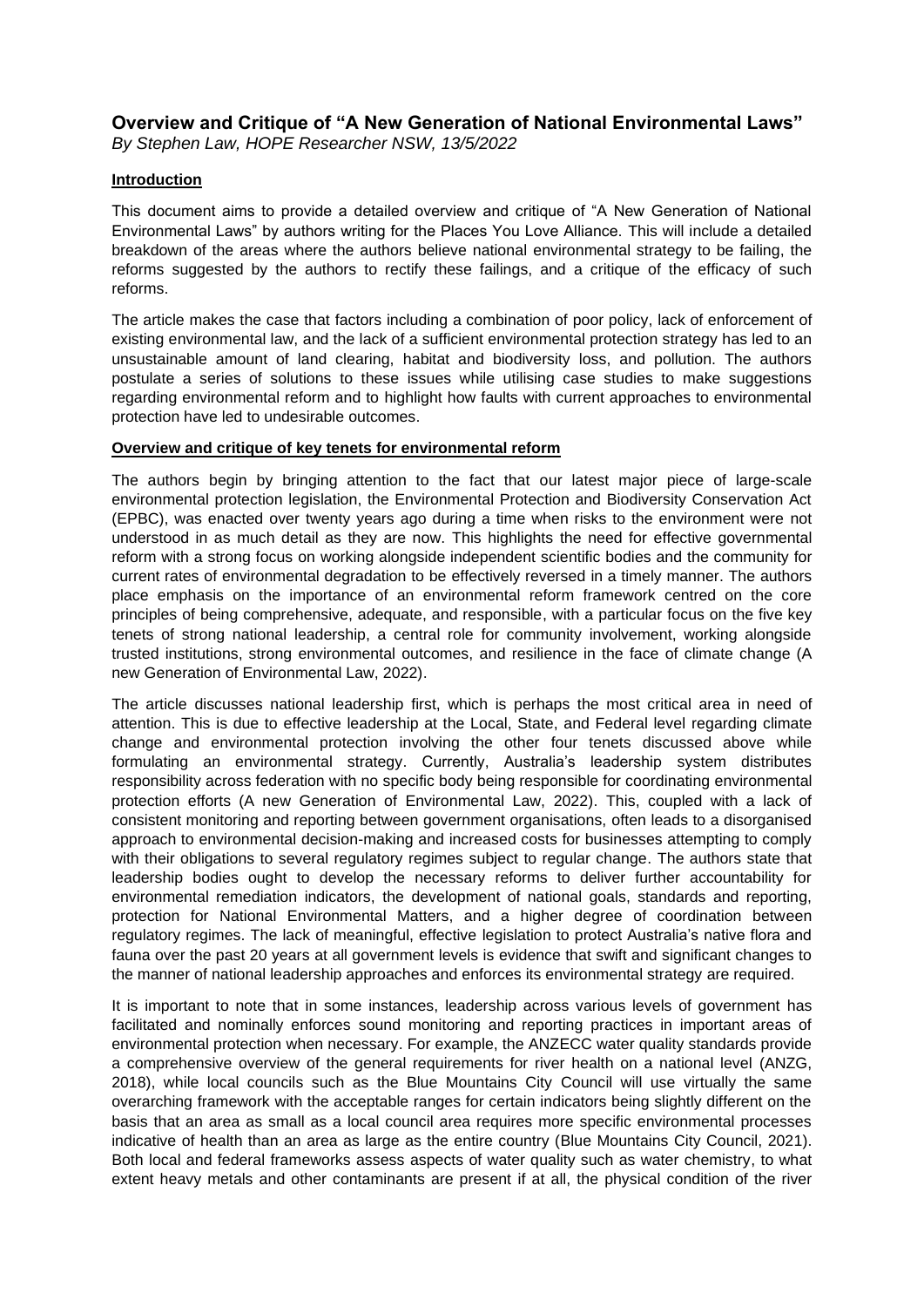and surrounding riverbank, and the biodiversity of macroinvertebrate assemblages and which macroinvertebrate species are present (a common indicator of water quality the world over as they respond to fluctuations in water quality in real-time and are exceptionally common) (, and compare these to a pre-set standard or range to determine if river health indicators fall within an acceptable range. Tests of river health indicators such as the ones above are usually conducted annually to assess for signs of degradation (Bunn, Davies, & Mosisch, 1999). The above does not invalidate the need for reform in many areas of leadership; indeed, in many local areas the environmental indicators used by the ANZECC guidelines do not meet the standards set out by the guidelines, indicating a lack of the actions required by leadership organisations to keep river health within acceptable parameters. However, it does indicate that some aspects of current leadership approaches may require more reform than others to achieve positive environmental outcomes.

The article then discusses the importance of community involvement. Environmental planning over the past few decades has often been characterised by shutting the community out and preferential treatment of stakeholder groups that do not represent the community's desires (Collignon, Athukorala, Senanayake and Khan, 2015). This has led to the corrosion of public trust in their representatives. To restore this trust, government institutions will need to introduce reforms that increase community engagement in the environmental decision-making process and broader environmental remediation outcomes on a local, regional, and national level. It will also involve timely access to information allowing the community to participate in decision making in an informed manner, and the right to participate in decision making before the decisions happen. It also involves maintaining the right to question and challenge decisions, and the ability to hold the final decisionmakers accountable (A new Generation of Environmental Law, 2022). Increased community engagement in environmental decision-making is a fundamentally desirable outcome, as it will allow decision makers to draw upon a much larger knowledge base and make more informed decisions with a higher likelihood of delivering desirable environmental outcomes. It is also likely to decrease rates of corruption in environmental decision making as external groups with a financial incentive to bring about detrimental environmental outcomes will hold less influence over decision-makers.

The authors then discuss the need for independent and trusted institutions to have a place of significance in the environmental decision-making process. They highlight the fact that any effective planning relies on high-quality, independently gathered advice. The authors state that political interference has diminished the effectiveness of Australia's environmental institutions and reduced public trust in these institutions by politicising environmental decision making, worsening Australia's biodiversity levels and habitat loss and putting further strain on endangered species (Collignon, Athukorala, Senanayake and Khan, 2015). It is crucial to restore environmental institutions to the position of independence they once had by minimising government interference in how the organisations operate. In addition to reversing the stagnation and devaluation of these institutions, thereby allowing them to operate from a much stronger position, doing so will restore the public's trust in government and make it simpler to achieve beneficial environmental outcomes. It is essential these institutions still maintain a working relationship with government bodies to ensure best possible outcomes. It is crucial that independent environmental organisations provide clear, science-based criteria for decision-making, ensure that the decision-making process and the outcomes of decisions are made in a robust, timely manner made available to the public. There is a lot of potential for interaction between independent scientific bodies and the community; citizen science initiatives driven by these groups will allow for larger datasets to be gathered while driving community involvement in environmental outcomes.

The next key tenet the authors discuss is delivering environmental outcomes. They suggest the best way to do this is by building up existing environmental protections, delivering upon our environmental obligations as members of international climate agreements, and focusing on ensuring that cultural and natural heritage are not lost. Delivering environmental outcomes includes providing comprehensive, adequate, and responsible care for intact natural landscapes, reconnecting patches of fragmented landscapes to improve gene exchange and biodiversity (Kormann et al., 2016), recovering endangered species such as the Australian Sea Lion and the Numbat, and taking urgent action to immediately end the major processes posing a threat to the environment. This will require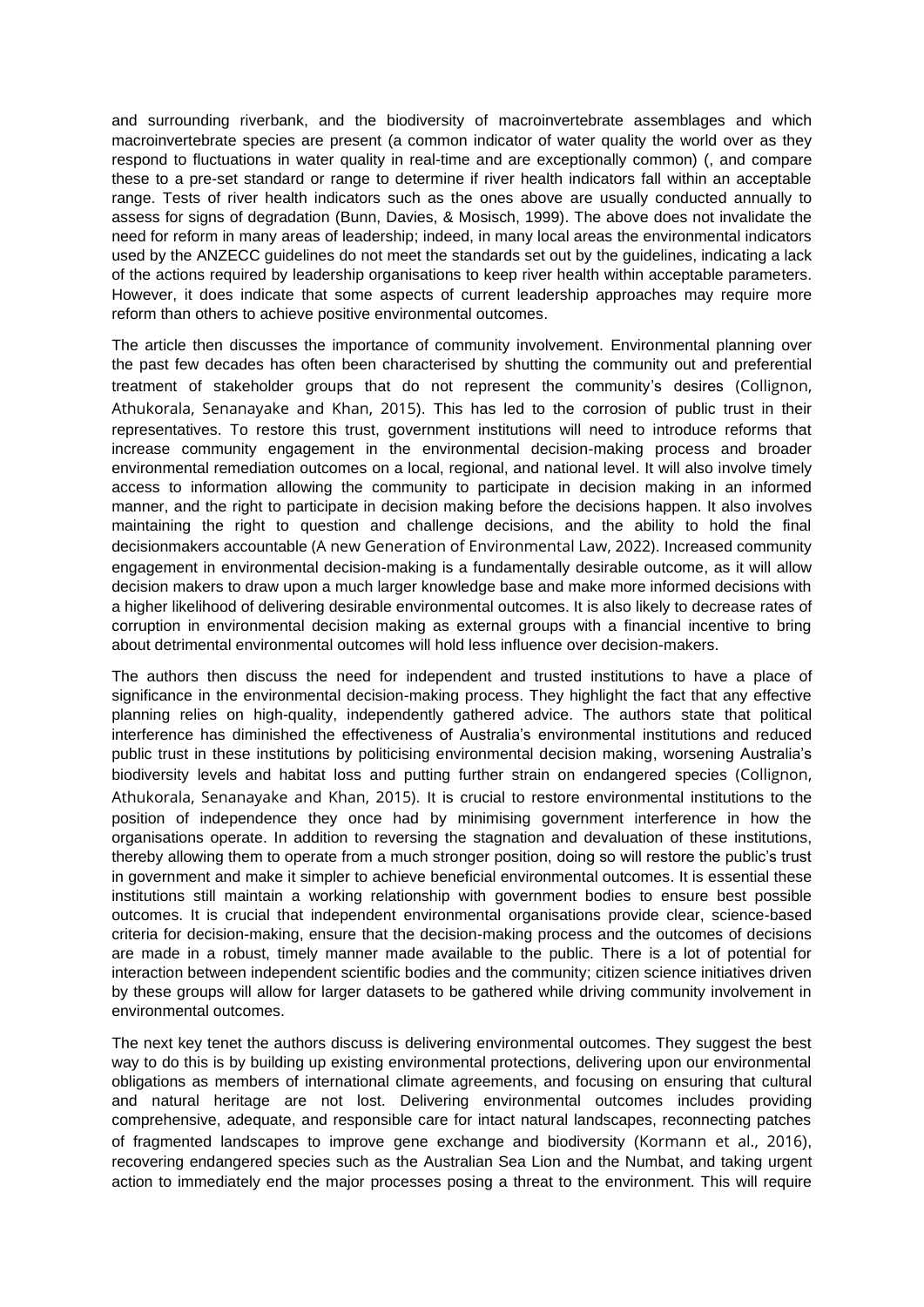effective legislation that takes the scientific advances in the field of climate science and ecology that have been made in the past twenty years into account. The legislation must be sufficiently supported by independent organisations with sufficient funding to enable them to effectively carry out environmental protection.

The last major tenet authors discuss is enacting policies that ensure resilience under climate change. Australia faces numerous major challenges brought about by climate change including more frequent and intense floods, droughts, and fire events, which are likely to worsen more quickly as time progresses due to climate change worsening more quickly as it progresses (Hallegatte, 2016). For this reason, there is an urgent need to enact the necessary measures to address the challenges presented by climate change and place Australian communities in the best position to respond to these challenges while minimising loss of life, habitat, property, and cultural landmarks. The primary measures that should be adopted to achieve these goals include the Federal government enacting clear, enforceable controls on land clearing and greenhouse gas emission rates, government bodies taking sufficient action to protect existing carbon stocks, produce new carbon stocks with an emphasis on biodiversity, and introduce urban planning and community health policies that maximise the potential for a resilient response to the projected outcomes of climate change.

## **Overview and critique of the proposed National Sustainability Commission and National Environmental Protection Authority**

The authors posit that the formation of an independent National Sustainability Commission and an independent National Environmental Protection Authority based on the key tenets discussed above are crucial steps towards effective environmental management and remediation. The responsibilities of the National Sustainability Commission would include developing enforceable conservation plans on national, regional, threat mitigation, and species levels. The Commission would also set binding standards for environmental issues such as air pollution, create a national climate and environmental health adaptation strategy, and work alongside State and Territory agencies to conduct regional planning and reporting exercises. The Commission would also be responsible for horizon scanning, environmental risk assessments, and contingency planning to mitigate the risk of likely hazards resulting from climate change. The commission could also conduct reviews of existing environmental standards, suggesting methods to strengthen the standards or the methods of enforcing the standards where necessary (A new Generation of Environmental Law, 2022).

A National Sustainability Commission would also serve the purpose of separating regulatory functions from policy and coordination. Examples from around the globe have shown that the creation of such a body leads to a more streamlined and effective planning process with significantly lower levels of confusion that arises from having one body responsible for all these functions (A new Generation of Environmental Law, 2022). In Australia, attempts at this kind of reform in the past has usually taken the form of the federal government simply moving federal approval power to the states. The resulting management strategy for issues such as biosecurity, urban planning, sustainable agriculture, and conservation management have become increasingly complex and been largely ineffective in achieving strong environmental outcomes.

There are numerous examples of detrimental environmental outcomes resulting from the current disorganised, overly complex administration that a National Sustainability Commission will take significant steps to rectify. These issues include current urban planning strategies and materials leading to an ever-worsening Urban Heat Island effect, poor conservation management strategy leading to an increasing number of species fitting the IUCN Red List's criteria for threatened, endangered, or functionally extinct, and a combination of deforestation and over irrigation of agricultural land leading to a variety of issues including increased salinity resulting from the water table rising and bringing salts up with it.

The authors argue that an independent National Sustainability Commission is a crucial component of effectively managing such issues. The Commission's suggested functions would include developing/managing Australia's environment, ensuring coordinated, integrated and strategic planning across Australia's landmass and oceans at a national and bioregional level for species and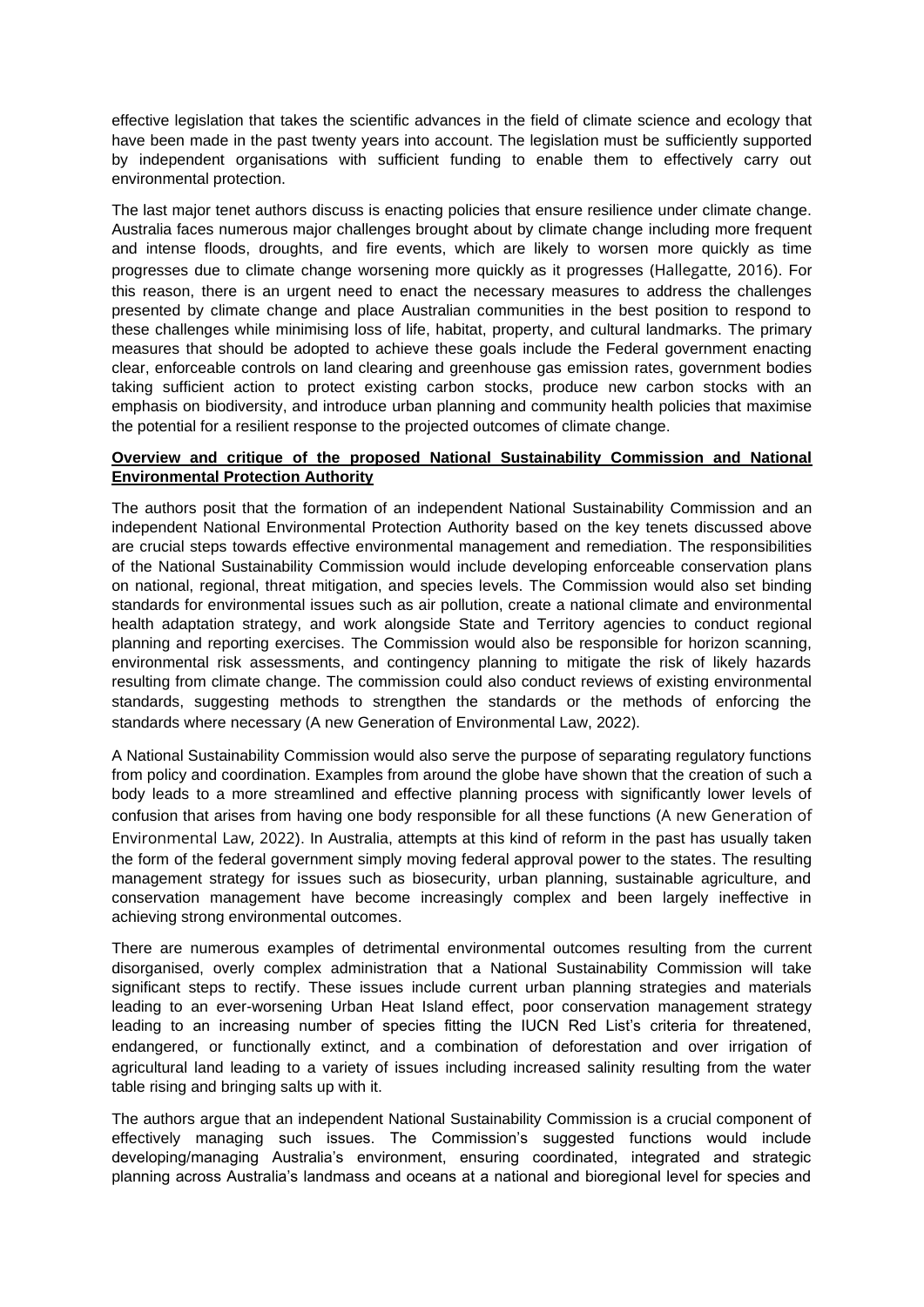habitat restoration and threat mitigation, and developing a national climate adaptation plan to coordinate adaptation responses across states and assist in improving Australia's resilience regarding climate change. They will also provide intervening, escalating, and overriding powers to ensure environmental plans are fully enacted, including the ability to set binding national targets for matters such as air pollution. They will develop a national set of definitions, standards, and methodologies for environmental indicators, prevent and lead responses to new harmful invasive species and identify future environmental risks, accreditation of ecologically sustainable fisheries, and publish reports on the state of the environment directly to the Parliament (A new Generation of Environmental Law, 2022). This set of suggested functions is comprehensive and if executed to its full extent is very likely to deliver upon the goal of adequately addressing the range of environmental issues Australia currently faces. An aspect of environmental protection that could be added to the functions the Commission would be to ensure that urban planners and other groups responsible for urban development are planning developments with a focus on minimising the urban heat island effect and minimising damage to the surrounding landscape and the species that rely on it as much as possible.

The primary responsibilities of the independent National Environmental Protection Authority would be to operate independently from the government to conduct transparent environmental assessments and environmental monitoring, compliance, and enforcement actions. Australia's current environmental protection system has had several key checks and balances found in transparent, accountable systems removed (A new Generation of Environmental Law, 2022). This has led to several major failures in Australia's approach to environmental protection, including key government decisions often being political, changeable, and populist giving a lack of certainty to the long-term goal of environmental protection. In addition, state government are primary decision makers on a range of environmental issues despite a large proportion of their revenues being dependent on extractive industries. There is limited community access to environmental decision-making and monitoring, thereby reducing accountability, transparency, and public investment in the decision-making process. The Federal Environment Department is also tasked with administering national environmental law while also being directly accountable to the minister of the day, providing opportunity for corruption (A new Generation of Environmental Law, 2022).

The Authority would operate separately from the government to conduct transparent environmental assessments for matters directly regulated by the Australian government and undertake monitoring, compliance, and enforcement actions. It would also make approval decisions, with the Minister retaining call-in power under strict environmental protection criteria. The processes approvals and the use of call-in powers must revolve around being transparent, accountable, and available to the public. The Authority would also be responsible for enforcing compliance with all national environmental law with appropriate power to fulfil this function (A new Generation of Environmental Law, 2022). This organisation provides some overlap with the National Sustainability Commission. This has the potential for the organisations to collaborate where needed while maintaining their independence from the government.

Given the proposed scale of the two organisations, the main difficulty in ensuring their short to midterm efficacy is likely to be securing adequate resources and funding in sufficient time, likely through extensive reform to the national budget or tax structure resulting in potential backlash from parts of the public. If they can deliver demonstrably positive environmental outcomes within the purview of their responsibilities, the Australian public is likely to highly value their achievements and be more inclined to accept their role in Australian environmental protection and remediation efforts.

## **Suggested Environmental Law Reform**

Current Australian environmental law is almost twenty years old and addresses a small if important subset of the environmental issues Australia currently faces. More comprehensive legislation that adequately represents the advancements in environmental and ecological knowledge that have been made in the past twenty years is desperately needed to achieve the required environmental remediation outcomes. The authors argue that areas in need of further legislative oversight include Australian national parks, critical habitat for threatened species, impacts from land clearing, greenhouse gas emissions and air pollution, water resources, ecosystems and wetlands of national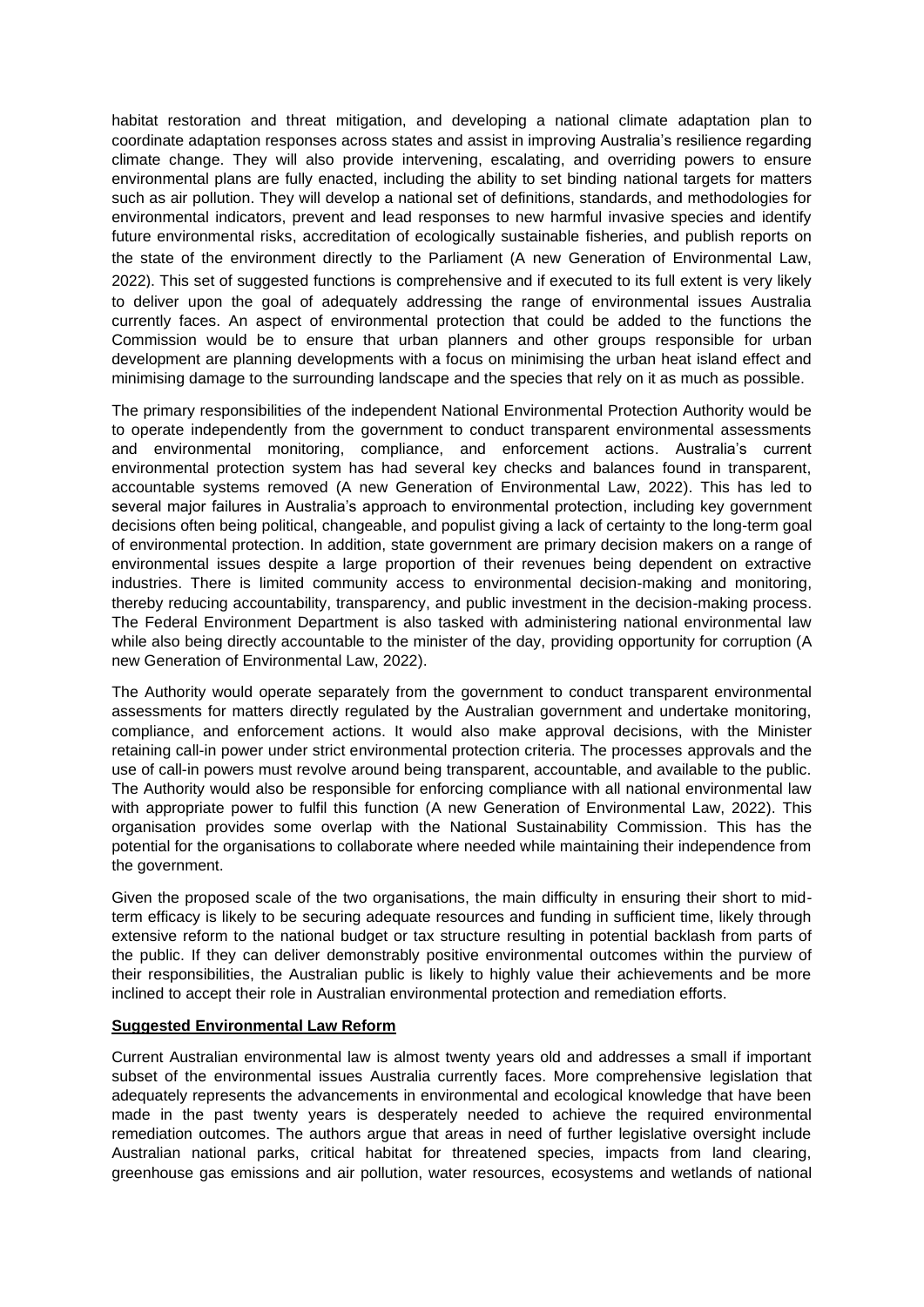significance, protection against invasive species, national biodiversity hotspots, and vulnerable ecological communities (Environmental Protection and Biodiversity Act, 1999). The authors have comprehensively highlighted several key ecological factors requiring significant focus when attempting to protect or restore a species or habitat; the IUCN red list mentions a number of these issues as major processes responsible for putting species at risk (The IUCN Red List of Threatened Species, 2022). Another area requiring further legislative oversight is fisheries bycatch – fishing equipment catching species other than those targeted. Bycatch affects numerous threatened species, such as the Australian Sea Lion and marine turtles (The IUCN Red List of Threatened Species, 2022). While there are methods in place to minimise bycatch such as establishing Marine Protected Areas (MPA's) where fishing is restricted or banned and encouraging the use of more specialised equipment, these measures are not enough, as many marine species still have bycatch listed as a primary process responsible for population decline (The IUCN Red List of Threatened Species, 2022). The degree of protection afforded to marine species in Marine Protected Areas also requires urgent revision, as several studies have shown that MPA's do not provide the adequate protection (A new Generation of Environmental Law, 2022).

# **Overview and Critique of Case Study 1**

Case Study 1 regards the failure of the current government to adequately protect the Leadbeater's Possum and Swift Parrot. Both species are listed as Critically Endangered under the EPBC Act, meaning there is a serious risk of extinction requiring direct intervention to facilitate the protection and recovery of existing populations. The primary threat both species face is the destruction of their habitat by land clearing. This land clearing is facilitated by long-term Regional Forest Agreements (RFA's), exempting logging industries from national law and removing government oversight for the protection of threatened species found within RFA areas (A new Generation of Environmental Law, 2022). This results in a fundamental conflict of interest between a state's economic interests and their responsibility to act on environmental protection policy, with threatened species will always lose out. Such exemptions show a key flaw of the current system; the fact that such a conflict of interest still exists given the scale of this issue is unacceptable and must be rectified. Under the reforms proposed by the authors, there will be no exemptions for any sector, with logging key habitat of critically endangered species leading to prosecution.

## **Overview and Critique of Case Study 2**

Case study 2 emphasises the amount of plastic pollution entering Australia's waterways. As plastic does not biodegrade, a crucial component of dealing with plastic pollution is minimising further plastic waste entering waterways. This will involve a ban on single-use plastics, a stronger approach to waste-management and stormwater management and monitoring, and a strong investment in cleanup efforts. Local, state, and federal governments in Australia currently work independently to manage the issue with no level of government directly responsible for developing a strategy to mitigate the issue of plastic waste or monitor the effectiveness of such a strategy. As a result, the Threat Abatement Plan for the impact of marine debris on vertebrate marine life failed (A new Generation of Environmental Law, 2022).

Microplastics have become so widespread in the environment that they have even been detected in humans, and it is suspected they could potentially become lodged in organs, severely disrupting proper function (citations). When one considers that there is potentially up to 578,000 tons of microplastic in the ocean (citation), to say nothing of larger pieces of plastic, the scale of potential damage to ocean life becomes harrowing.

Under the authors' suggested reforms, the Federal Government would be responsible for the responsible management of marine pollution. The minister would have the ability to draw upon the knowledge of experts from Local and State councils to identify the best strategies for each region to address the issue. Actions recommended by the National Sustainability Commission to the Federal Government to ensure the issue of marine waste is mitigated will be made public and the decisions made by the government considering these recommendations will also be public (A new Generation of Environmental Law, 2022).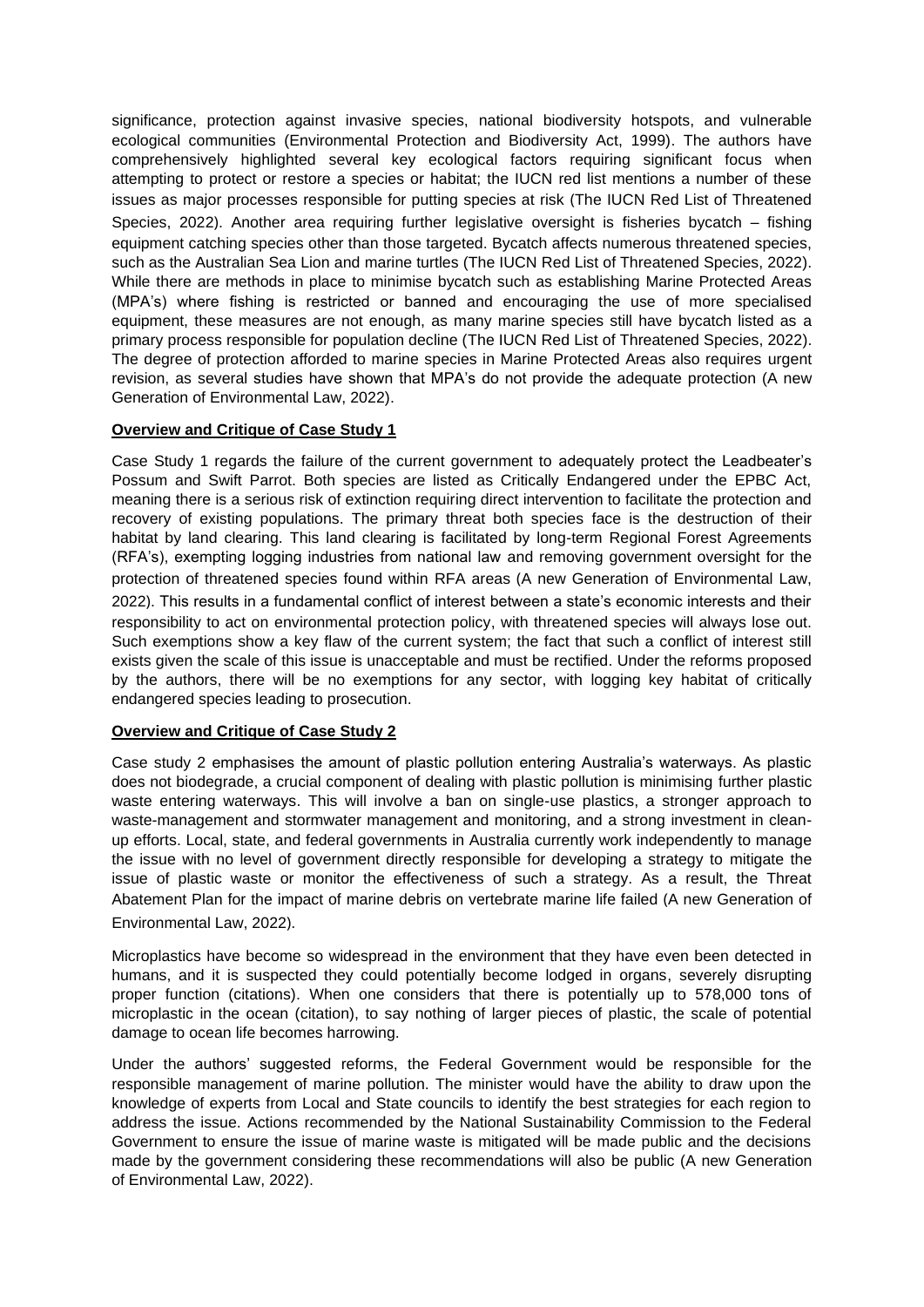#### **Overview and Critique of Case Study 3**

Case study 3 addresses habitat loss in the context of koala populations threatened ecological communities. Eastern Australia is now considered one of 11 deforestation fronts, with 300,000 hectares of bushland being cleared annually in Queensland. Much of the land being cleared is protected by the EPBC Act and is important habitat for native species and maintaining Australia's biodiversity (A new Generation of Environmental Law, 2022).

In 2012, Queensland made changes to its land clearing laws which allowed land clearing to skyrocket to the above rates. This has put koala populations in the state at risk despite the species being protected threatened species under both State and Federal law. Brigalow woodlands were one of the most threatened ecological communities in the state and was put at further risk by government decision. 55,000 hectares of non-remnant vegetation and 12,000 hectares of remnant vegetation were proposed for clearing or already cleared in the period between 2013 and 2015 (A new Generation of Environmental Law, 2022).

Under the current system, the law fails on two main fronts; the federal government neglecting to enforce the law and because the law as it stands not dealing with cumulative impacts well, with each land clearing action below acceptable thresholds gradually adding up and leaving habitat that is critical for Australia's biodiversity and the continued survival of numerous species debilitated.

Suggested reforms will require the government to end land clearing activity and provide stronger protection for habitat critical species rely on. All levels of government will be required to meaningfully engage with policy, with the National Sustainability Commission and independent Environmental Protection Authority ensuring transparency and compliance.

#### **Overview and Critique of Case Study 4**

Case study 4 draws attention to Australian air pollution levels. Air pollution causes 3000 deaths annually, three times as many as the annual road toll, and is responsible for a wide range of severe health issues. Treating the health issues caused by air pollution is estimated to cost upwards of \$2.6 billion a year. Communities have little control over the air they breathe, relying on legislation to protect their health. However, the figures above are indicative of the results brought about by Australia's ineffective, non-binding legislation that does not reflect the needs of the communities the legislation is meant to serve (A new Generation of Environmental Law, 2022).

Under the new system, air quality standards that adequately protect human and environmental health would be set by the independent Commission, with the standards being enforced by the independent EPA. These changes must be made as soon as possible, and past inaction on the government's behalf indicates that an approach such as the one proposed by the author may be necessary to enact this change in an appropriate amount of time.

## **Overview and Critique of Case Study 5**

Case Study 5 discusses the need for strong watchdog organisations in the context of the Murray-Darling Plan. The plan had genuine merit and laid a well-planned and sustainable path for the return of water to the region. However, in 2017, allegations of water theft were made in parts of the Murray-Darling where agri-business corporations took the water without authorisation to irrigate their crops. This shows that the intention of legislation will not be realised without the means to enforce it (A new Generation of Environmental Law, 2022). With the reforms suggested by the authors, large-scale water theft and other types of environmental exploitation will be noticed by the monitoring efforts of the Sustainability Commission and prevented by the intervention of the independent Environmental Protection Authority.

## **Concluding Statement**

The reforms suggested by the authors fulfil all the key tenets described above, and are comprehensive, adequate, and responsible. They are highly ambitious, which they must be by necessity to effectively mitigate the numerous issues highlighted above. However, securing adequate